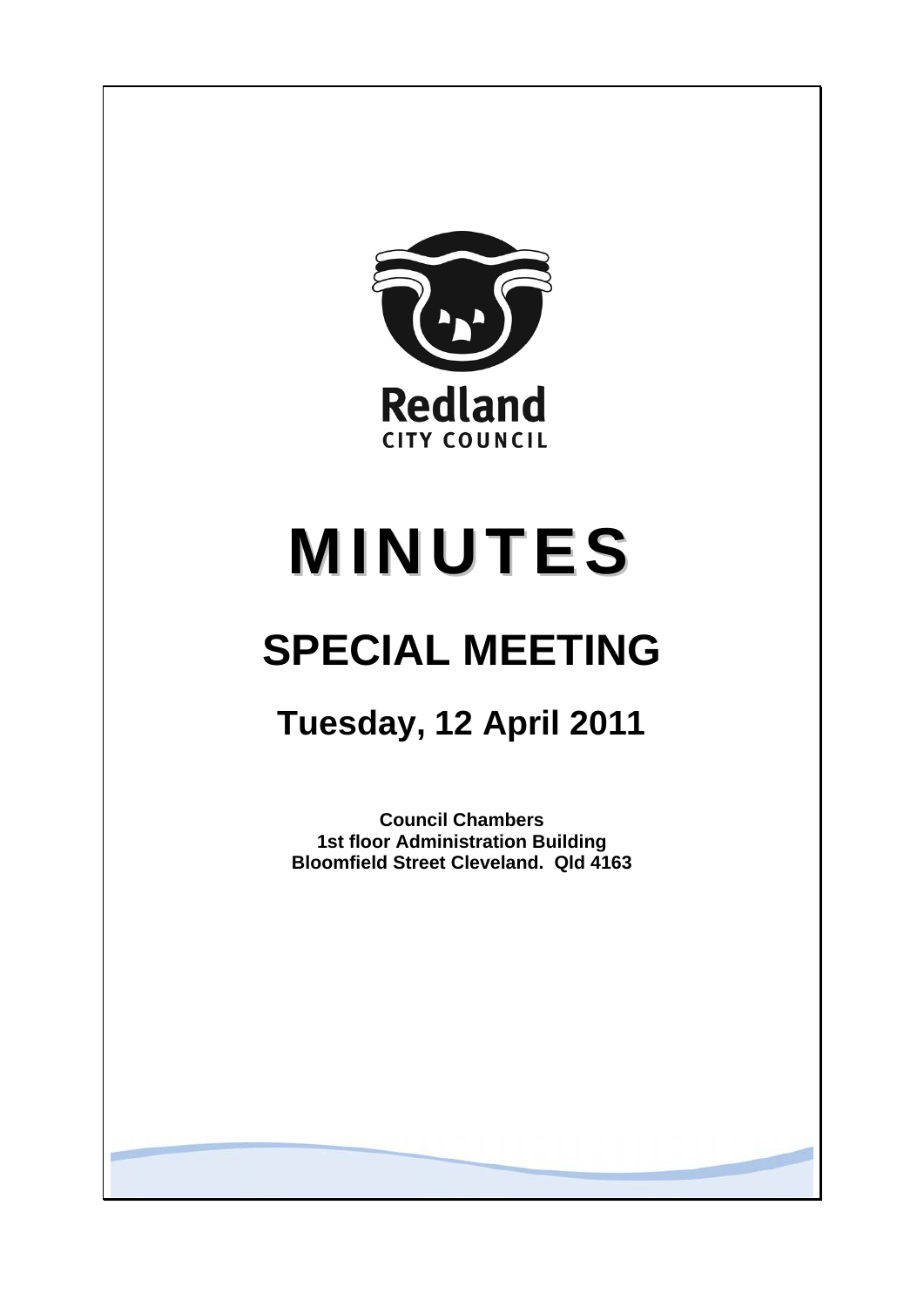### **TABLE OF CONTENTS**

| <b>ITEM</b>  |       | <b>SUBJECT</b>                                                                    | <b>PAGE NO</b> |
|--------------|-------|-----------------------------------------------------------------------------------|----------------|
| $\mathbf 1$  |       |                                                                                   |                |
| $\mathbf{2}$ |       |                                                                                   |                |
| 3            |       | <b>MATERIAL PERSONAL INTEREST AND CONFLICT OF INTEREST 1</b>                      |                |
| 4            |       |                                                                                   |                |
|              | 4.1   |                                                                                   |                |
|              | 4.1.1 | ALLOCATION OF FUNDS TO CONSTRUCT POINT<br>LOOKOUT GORGE BOARDWALK OVER 2 YEARS  3 |                |
| 5            |       |                                                                                   |                |
|              | 5.1   |                                                                                   |                |
|              | 5.1.1 | <b>STATE GOVERNMENT CHANGES TO DISTRIBUTOR-</b>                                   |                |
| 6            |       |                                                                                   |                |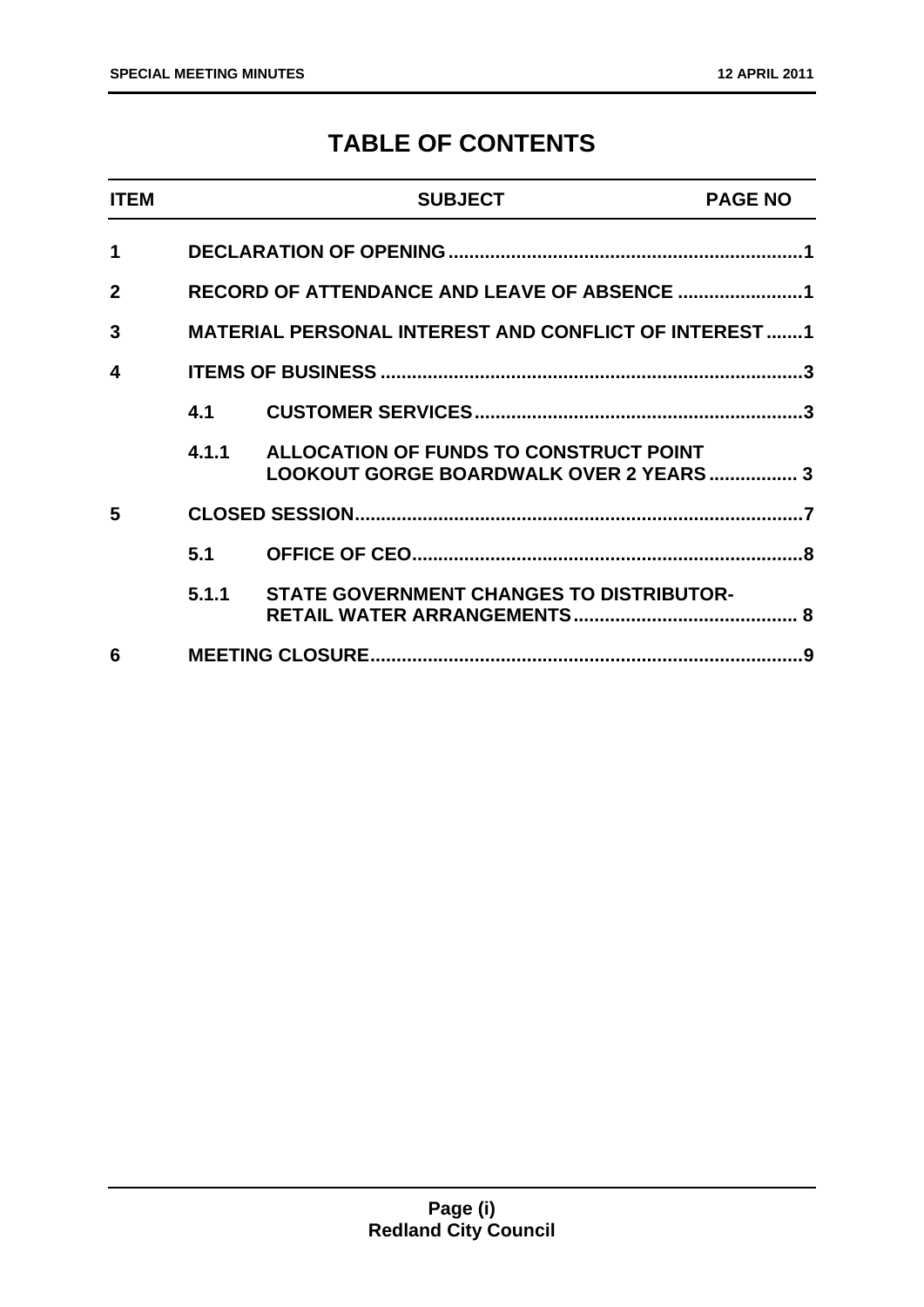#### <span id="page-2-0"></span>**1 DECLARATION OF OPENING**

The Mayor declared the meeting open at 11.34am.

#### **2 RECORD OF ATTENDANCE AND LEAVE OF ABSENCE**

#### **PRESENT**

| Members:            |                                            |
|---------------------|--------------------------------------------|
| Cr M Hobson PSM     | Mayor                                      |
| Cr W Boglary        | <b>Councillor Division 1</b>               |
| Cr D Henry          | <b>Councillor Division 3</b>               |
| Cr J Burns          | Councillor Division 4 – entered at 11.38am |
| Cr B Townsend       | Councillor Division 5 – entered at 11.35am |
| Cr T Bowler         | Councillor Division 6                      |
| <b>Cr M Elliott</b> | Councillor Division 7                      |
| <b>Cr K Reimers</b> | <b>Councillor Division 8</b>               |
| Cr K Williams       | <b>Councillor Division 9</b>               |
| Cr H Murray         | <b>Councillor Division 10</b>              |
|                     |                                            |

#### Executive Leadership Group:

| Mr G Stevenson PSM | <b>Chief Executive Officer</b>                    |
|--------------------|---------------------------------------------------|
| Mr G Underwood     | <b>General Manager Planning &amp; Policy</b>      |
| Mrs L Rusan        | <b>General Manager Customer Services</b>          |
| Mr M Drydale       | <b>General Manager Corporate Services</b>         |
| Mr N Clarke        | <b>General Manager Governance</b>                 |
| Mrs T Averay       | General Manager Development & Community Standards |

| Minutes:      |                                            |
|---------------|--------------------------------------------|
| Mrs J Parfitt | Corporate Meetings & Registers Team Leader |

#### **APOLOGY**

Cr C Ogilvie Councillor Division 2

#### **3 MATERIAL PERSONAL INTEREST AND CONFLICT OF INTEREST**

Nil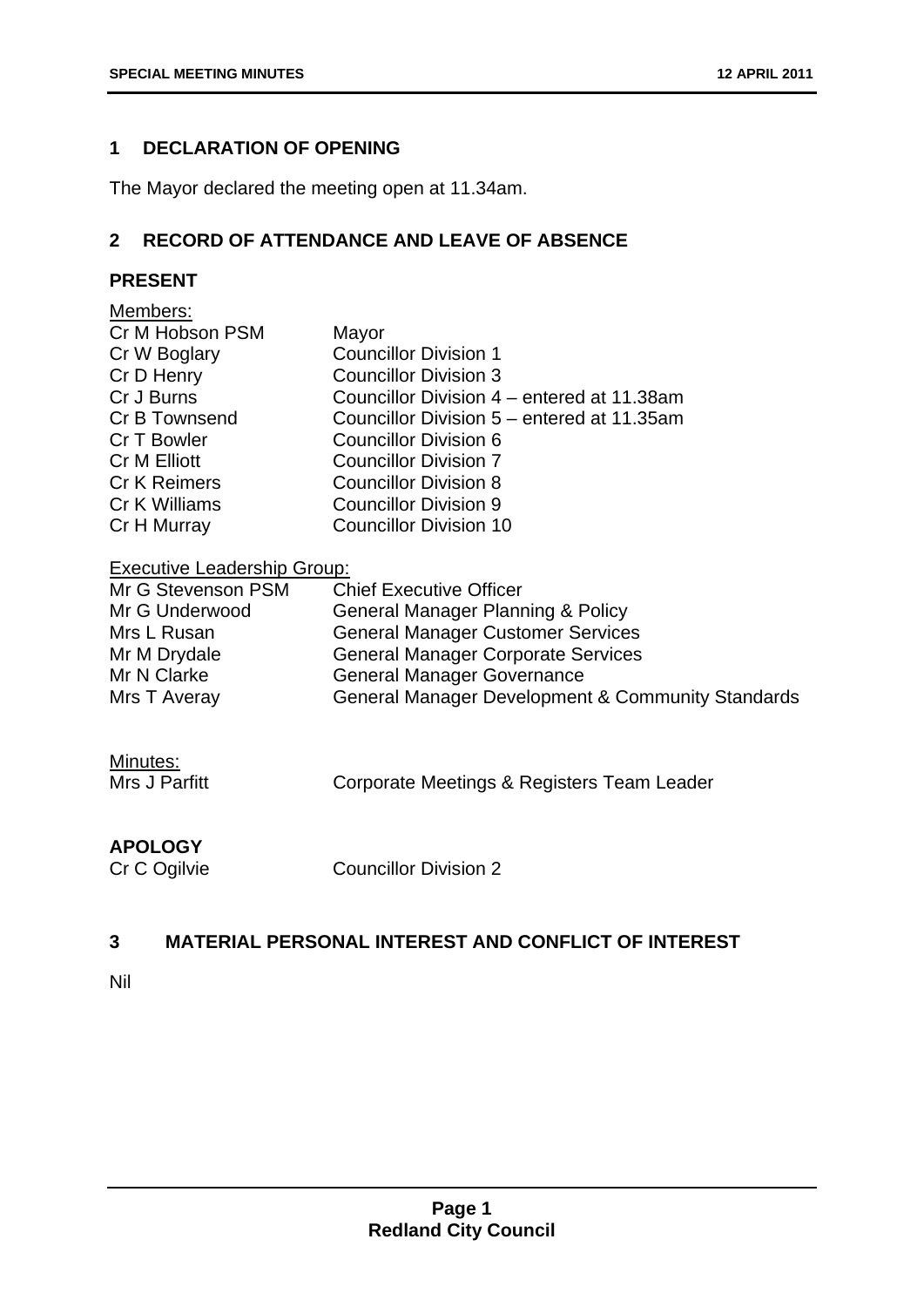#### **COUNCILLOR ABSENCES DURING MEETING**

Cr Burns entered and left the meeting at 11.38am and re-entered at 11.40am.

Cr Boglary left the meeting at 11.34am and returned at 11.36am during item 4.1.1. Cr Bowler left the meeting at 12.40pm and returned at 12.41pm during confidential discussion.

Cr Burns left the meeting at 12.49pm and returned at 12.47pm during confidential discussion.

Cr Williams left the meeting at 12.58pm and returned at 12.59pm during confidential discussion.

Cr Elliott left the meeting at 1.17pm and returned at 1.22pm during confidential discussion.

Cr Boglary left the meeting at 1.28pm and returned at 1.31pm during confidential discussion.

Cr Townsend left the meeting at 1.28pm and returned at 1.31pm during confidential discussion.

Cr Townsend left the meeting at 2.22pm and returned at 2.23pm during confidential discussion.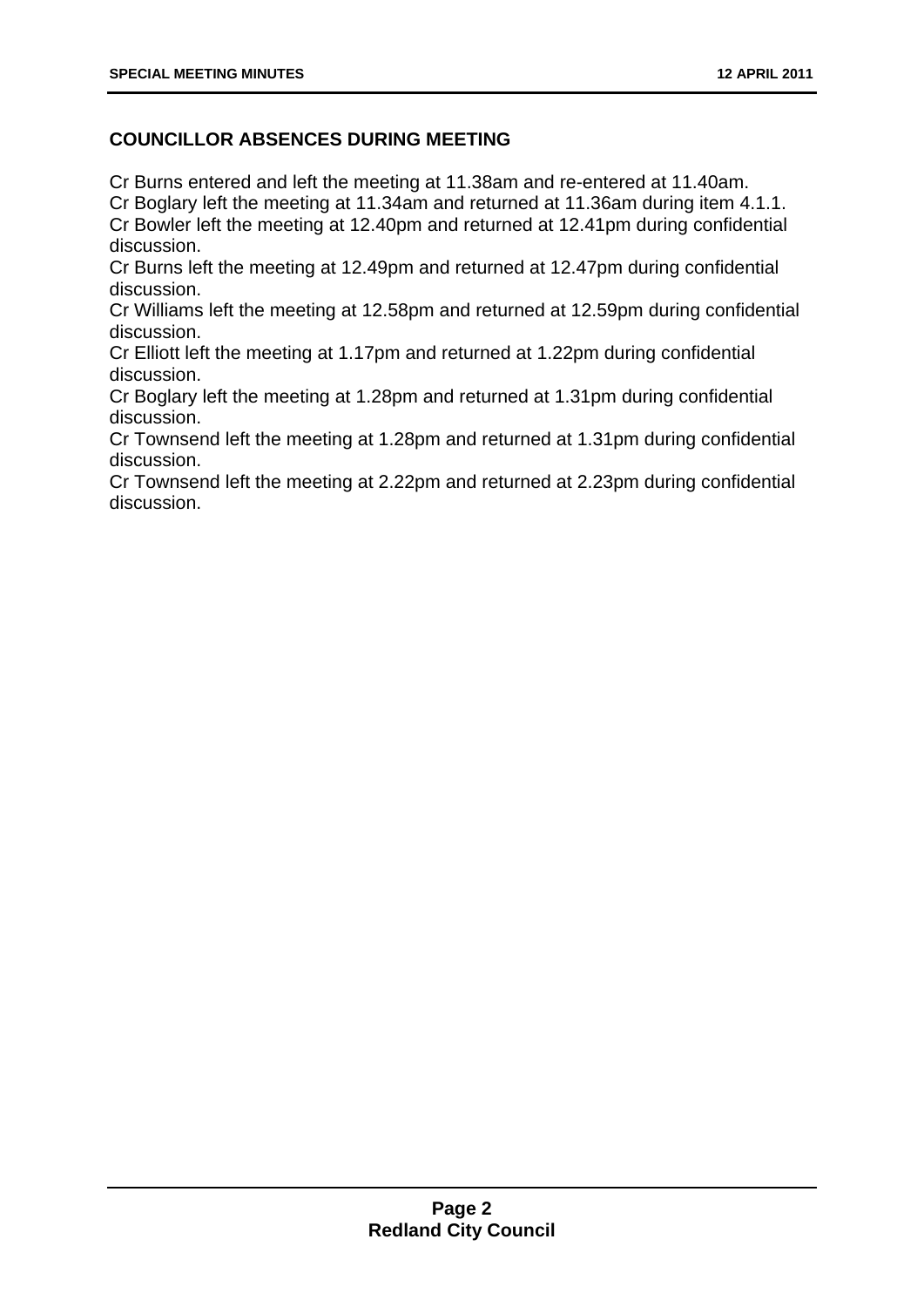#### <span id="page-4-0"></span>**4 ITEMS OF BUSINESS**

#### **4.1 CUSTOMER SERVICES**

#### **4.1.1 ALLOCATION OF FUNDS TO CONSTRUCT POINT LOOKOUT GORGE BOARDWALK OVER 2 YEARS**

| <b>Dataworks Filename:</b>       | Project: PDG-40088                                                                                                                                                                                  |
|----------------------------------|-----------------------------------------------------------------------------------------------------------------------------------------------------------------------------------------------------|
| <b>Attachments:</b>              | <b>Attachment 1 - Locality Plan - Gorge Boardwalk</b><br><b>Attachment 2 - Point Lookout Resolution Memo</b><br>and Attachment 1 of Planning & Policy<br><b>Committee Meeting 7.7.2010 Item 2.1</b> |
| <b>Responsible Officer Name:</b> | <b>Bradley Salton</b><br><b>Group Manager, Project Delivery Group</b>                                                                                                                               |
| <b>Author Name:</b>              | <b>Greg Finlay</b><br><b>Service Manager Project Management</b>                                                                                                                                     |

#### **EXECUTIVE SUMMARY**

The Point Lookout Gorge Boardwalk is to be constructed over several years and has been designed in four stages (1A, 1B, 2 and 3) – Attachment 1. These stages are linked to a risk assessment that was completed for the site. At the beginning of the 2010/11 financial year \$834,706 was available in the budget for part of the Point Lookout Gorge Boardwalk. In December 2010 funding to the amount of \$352,000 was made available to Council under the Regional & Local Community Infrastructure Program Round 3 (RLCIP3) program.

By Council resolution (Attachment 2) the \$352,000 was to be added to the project to give an overall total of \$1,186,706. Upon this advice Project Delivery Group went to the market place to construct Stages 1A and 1B of the four stages designed. Through an inadvertent accounting error the \$352,000 was used to reduce the Council contribution resulting in a budget of \$834,706. Costs incurred to date now see the available budget at \$726,512.

Evaluation of the received tenders revealed a shortfall in available budget of \$260,299.28 due to the error outlined above.

The project is able to commence this financial year (2010/11) utilising the already available budget of \$726,512.

#### **PURPOSE**

The purpose of this report is to seek resolution from Council to allocate \$260,299.28 in the 11/12 Capital Budget to allow completion of the initial proposal of the construction of Stages 1A and 1B of the Point Lookout Gorge Boardwalk Project.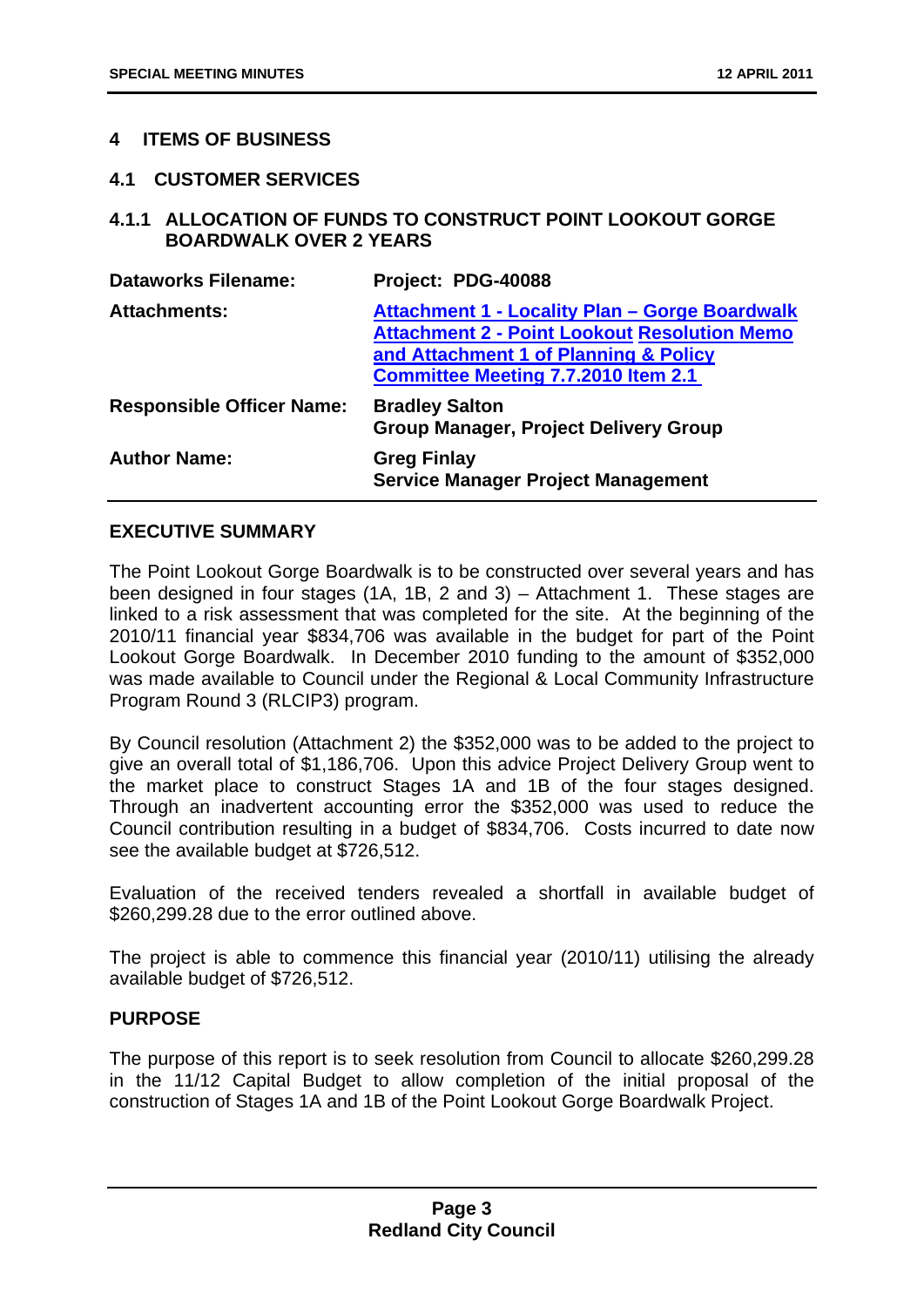#### **BACKGROUND**

At the beginning of the 2010/11 financial year \$834,706 was available in the budget for part of the Point Lookout Gorge Boardwalk which consists of four stages (1A, 1B, 2 and 3). RLCIP3 funding (\$352,000) was to have been added to the available budget as per Planning and Policy report to Council General Meeting 30 June 2010.

Tenders were sought on the advice from Planning and Policy with the knowledge that the increased amount was available for construction - \$834,706 original budget plus the \$352,000 funding, totalling \$1,186,706. The tender documentation process commenced once the funding agreement (RLCIP3) was signed by both Council and the funding body (9 December 2010).

Through an inadvertent accounting error Council's contribution was reduced, instead of increased, by the funding amount, resulting in no increase to available budget.

#### **Extract from Planning & Policy Minutes of 7 July 2010**

*"Project Delivery Group is in the final stages of finalising the design for the entire path and funds have been identified for \$800,000 for financial year to start work sections of the path. The funding application could seek to add a*  further \$363,000 from the RLCIP allocated fund (or part thereof) to bring *forward stages of the project for a total of 10/11 spend of up to \$1.163m."* 

The funding agreement (RLCIP3) stipulation is that the project must commence by 9 June 2011 (6 months after signing) and completed by 31 December 2011.

The project is designed in Stages (1A, 1B, 2 and 3). The tender was sent incorporating Stages 1A and 1B only.

#### **ISSUES**

The funding agreement (RLCIP3) stipulation is that the project must commence by 9 June 2011 (6 months after signing) and completed by 31 December 2011.

#### **RELATIONSHIP TO CORPORATE PLAN**

The recommendation primarily supports Council's Outcome 5 - Wise Planning & Design:

We will carefully manage population pressures and use land sustainably while advocating and taking steps to determine limits of growth and carrying capacity on a local and national basis, recognising environmental sensitivities and the distinctive character, heritage and atmosphere of local communities. A well-planned network of urban rural and bushland areas and responsive infrastructure and transport systems will support strong, healthy communities.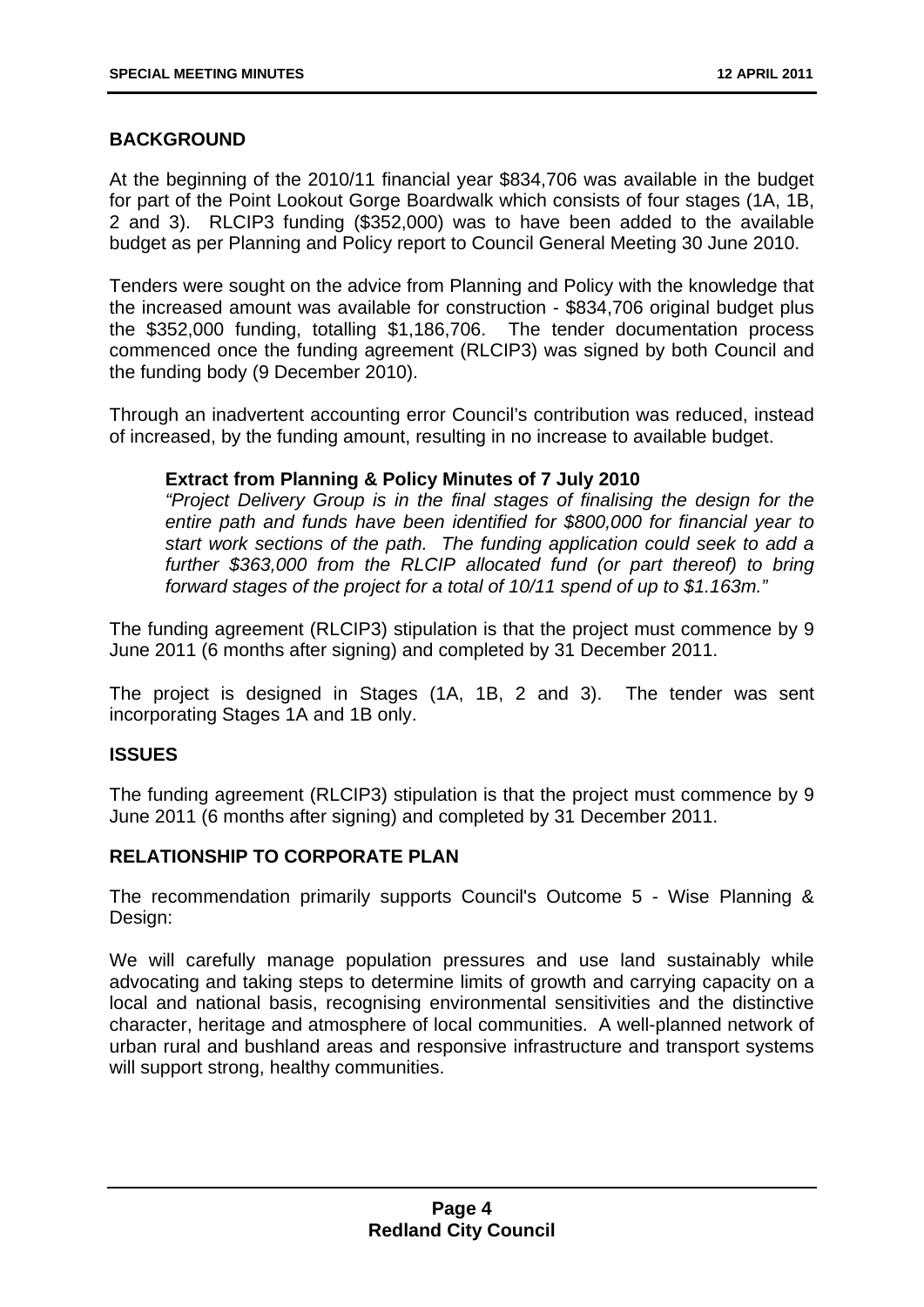Strategy 5.8 Plan and advocate to connect the city's communities with improved public transport including a road, ferry, cycling and walking network that provides safe and efficient movement within the city and the region and supports physical activity; and promote efficient and environmentally responsible private transport.

Strategy 5.10 Maintain the quality and liveability of residential areas and protect natural resources.

#### **FINANCIAL IMPLICATIONS**

Council would need to commit \$260,299.28 (exclusive of GST) in the 2011/12 budget.

#### **PLANNING SCHEME IMPLICATIONS**

It is considered that the outcome of recommendations in this report will not require any amendments to the Redlands Planning Scheme.

#### **CONSULTATION**

Consultation has occurred with the Chief Executive Officer, General Manager Customer Services, General Manager Corporate Services and the Manager Environmental Management

#### **OPTIONS**

#### **PREFERRED**

That Council resolve to allocate \$260,299.28 in the 2011/12 Capital Budget to allow completion of the initial proposal of the construction of Stages 1A and 1B of the Point Lookout Gorge Boardwalk Project.

#### **ALTERNATIVE**

Reduce the scope of the works to Stage 1A only which is able to be completed with the 2010/11 remaining budget of \$726,512 (Exclusive of GST).

#### **OFFICER'S RECOMMENDATION**

That Council resolve to allocate \$260,299.28 in the 2011/12 Capital Budget to allow completion of the initial proposal of the construction of Stages 1A and 1B of the Point Lookout Gorge Boardwalk Project.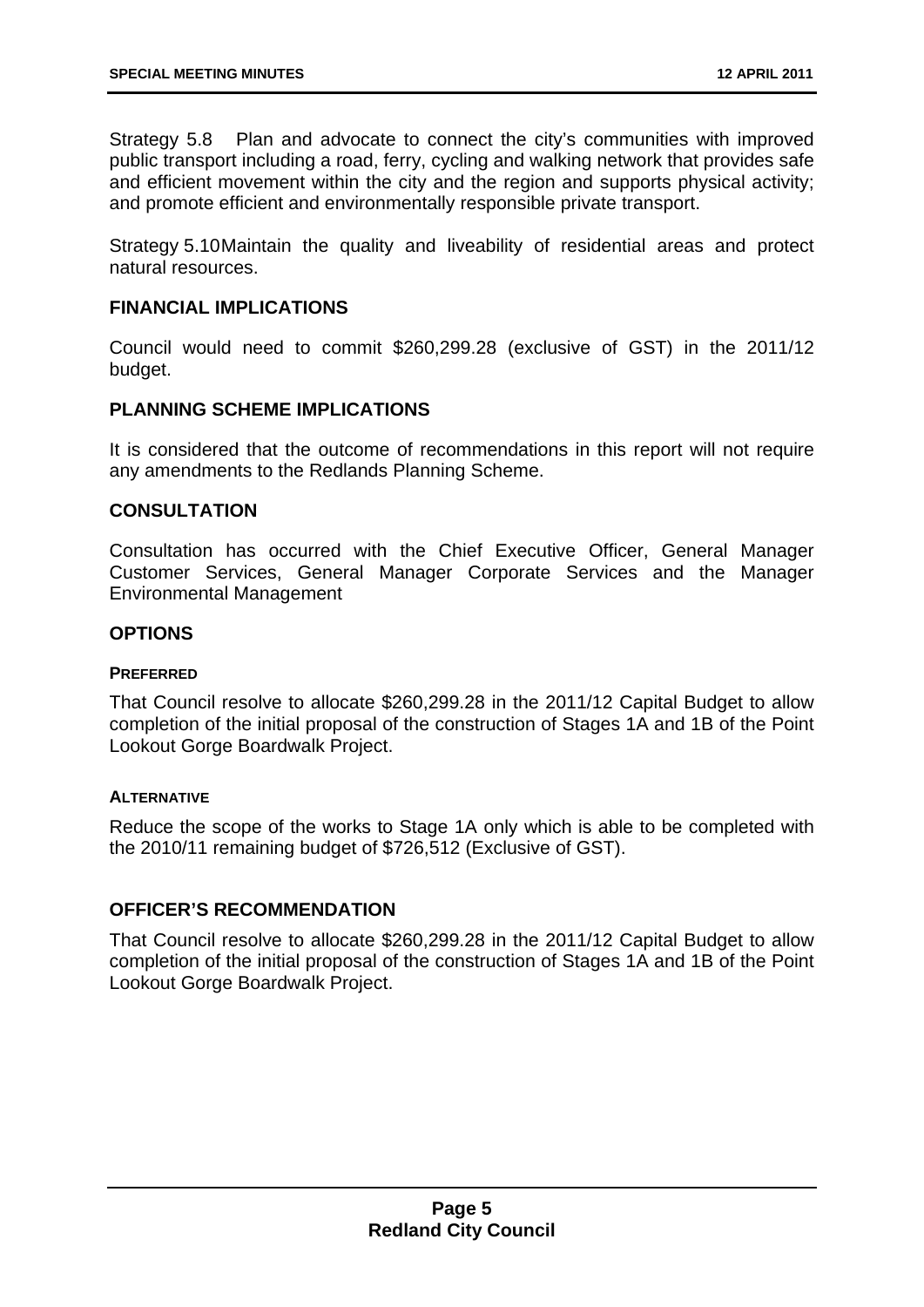#### **COUNCIL RESOLUTION**

| Moved by:    | <b>Cr Reimers</b> |
|--------------|-------------------|
| Seconded by: | Cr Henry          |

- **1. That Council resolve to allocate \$260,299.28 in the 2011/12 Capital Budget to allow completion of the initial proposal of the construction of Stages 1A and 1B of the Point Lookout Gorge Boardwalk Project; and**
- **2. That Council write to the Minister of DERM seeking a contribution to the construction of the Point Lookout Gorge Boardwalk.**

#### **CARRIED**

A division was called for.

Crs Reimers, Murray, Elliott, Bowler, Townsend, Henry, Boglary and Hobson voted in the affirmative.

Crs Burns and Williams voted in the negative.

Cr Ogilvie was absent from the meeting.

The motion was declared by the Mayor as **CARRIED**.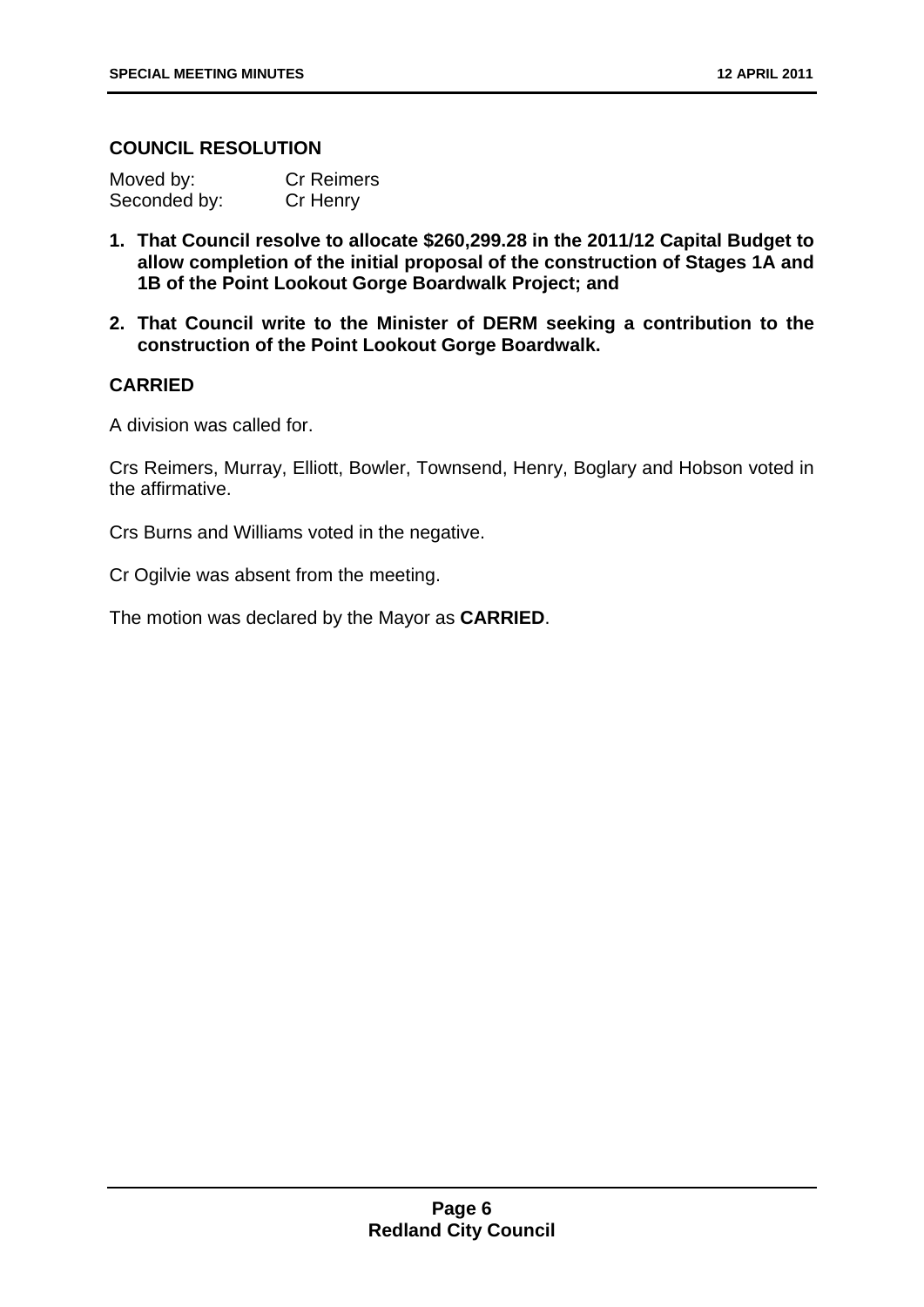#### <span id="page-8-0"></span>**5 CLOSED SESSION**

#### **MOTION TO CLOSE MEETING AT 12.03PM**

| Moved by:    | Cr Murray  |
|--------------|------------|
| Seconded by: | Cr Boglary |

That the meeting be closed to the public pursuant to section 72(1) of the *Local Government (Operations) Regulation2010* to discuss the following item:

#### **5.1.1 State Government Changes to Distributor-Retail Water Arrangements**

#### CARRIED

A division was called for.

Crs Burns, Reimers, Murray, Elliott, Bowler, Townsend, Henry, Boglary and Hobson voted in the affirmative.

Cr Williams voted in the negative.

Cr Ogilvie was absent from the meeting.

The motion was declared by the Mayor as CARRIED.

#### **MOTION TO REOPEN MEETING AT 2.39PM**

| Moved by:    | <b>Cr Elliott</b>  |
|--------------|--------------------|
| Seconded by: | <b>Cr Williams</b> |

That the meeting be again opened to the public.

#### CARRIED

#### **MOTION TO CLOSE MEETING AT 2.40PM**

| Moved by:    | <b>Cr Reimers</b> |
|--------------|-------------------|
| Seconded by: | <b>Cr Bowler</b>  |

That the meeting be closed to the public pursuant to section 72(1) of the *Local Government (Operations) Regulation2010* to further discuss this item.

#### CARRIED

#### **MOTION TO REOPEN MEETING AT 2.44PM**

| Moved by:    | <b>Cr Bowler</b>  |
|--------------|-------------------|
| Seconded by: | <b>Cr Elliott</b> |

That the meeting be again opened to the public.

#### CARRIED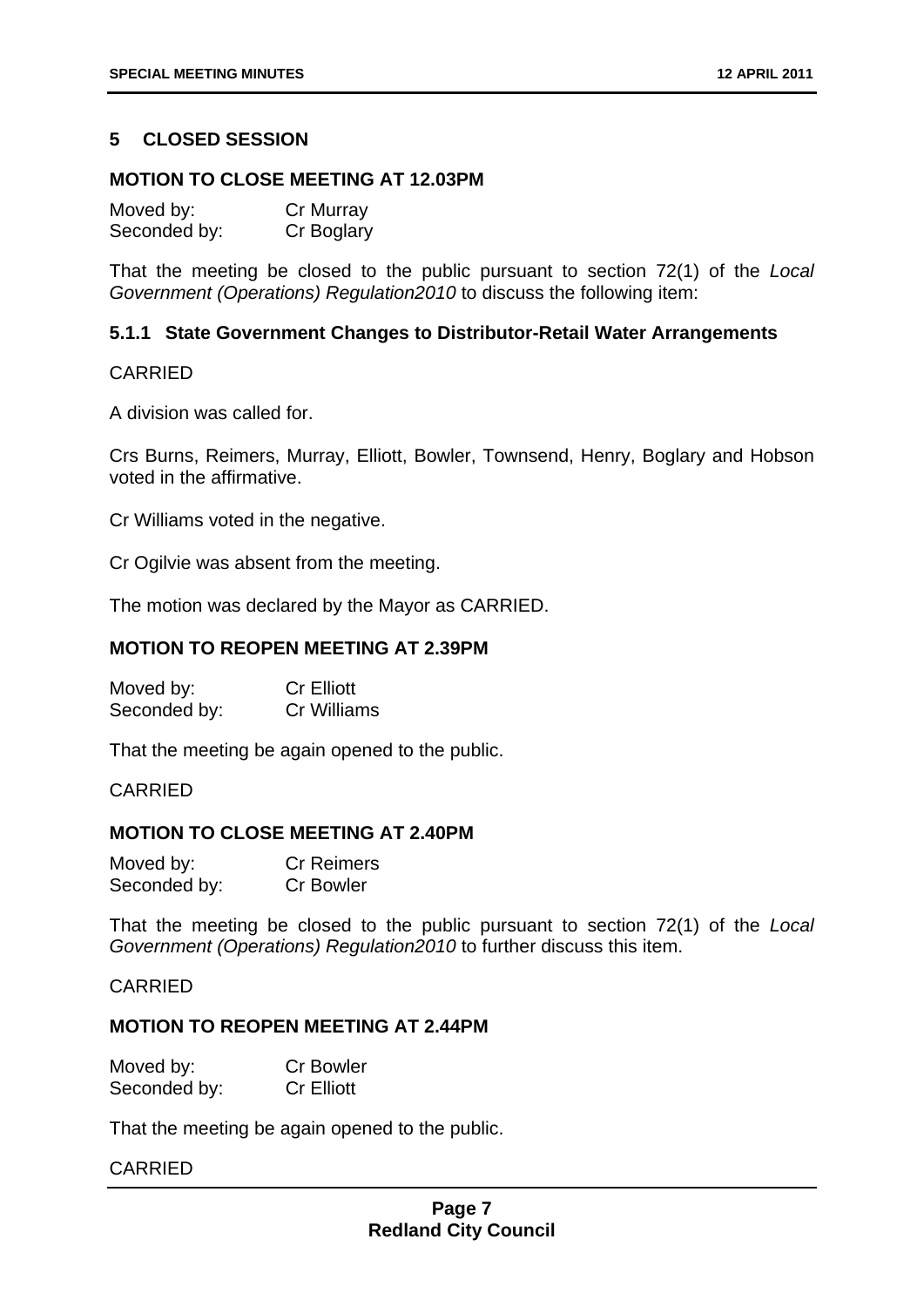#### <span id="page-9-0"></span>**5.1 OFFICE OF CEO**

#### **5.1.1 STATE GOVERNMENT CHANGES TO DISTRIBUTOR-RETAIL WATER ARRANGEMENTS**

| <b>Dataworks Filename:</b>       | <b>GOV WRAD - Allconnex Water Pricing</b>               |
|----------------------------------|---------------------------------------------------------|
| <b>Responsible Officer Name:</b> | <b>Gary Stevenson</b><br><b>Chief Executive Officer</b> |
| <b>Author Name:</b>              | <b>Gary Stevenson</b><br><b>Chief Executive Officer</b> |

#### **EXECUTIVE SUMMARY**

A confidential report from the Chief Executive Officer dated 11 April 2011 was discussed in closed session.

#### **COUNCIL RESOLUTION**

| Moved by:    | <b>Cr Bowler</b> |
|--------------|------------------|
| Seconded by: | Cr Murray        |

**That Council resolve as follows;** 

- **1. To endorse proposed changes, as amended, to the Financial Strategy to mitigate the likely significant detrimental impact of the State Government's imposed water price capping and implications brought back to Council;**
- **2. To endorse the CEO's intention to immediately implement the identified operational mitigation measures and others;**
- **3. To reiterate Council's previous calls for State Government to revise the bulk water price path;**
- **4. To reiterate Council's previous calls for State Government to reconsider implementation of the recommendations of the 2009 Webbe/Weller report on institutional reform;**
- **5. To reiterate Council's previous calls for State Government to restore the water/wastewater capital subsidy scheme;**
- **6. To express in the strongest terms Council's dissatisfaction with the manner in which the State Government has handled this entire water reform debacle and to decry the abject waste of public funds associated with abandoning at two stages, the significant investment into water authorities;**
- **7. To express in the strongest terms, Council's dissatisfaction at the State Government's failure to respectfully engage local government on the water reform program;**
- **8. To express in the strongest terms, Council's dissatisfaction regarding the State Government's apparent disregard for the cumulative impact of the water reform debacle on Council and water authority employees;**